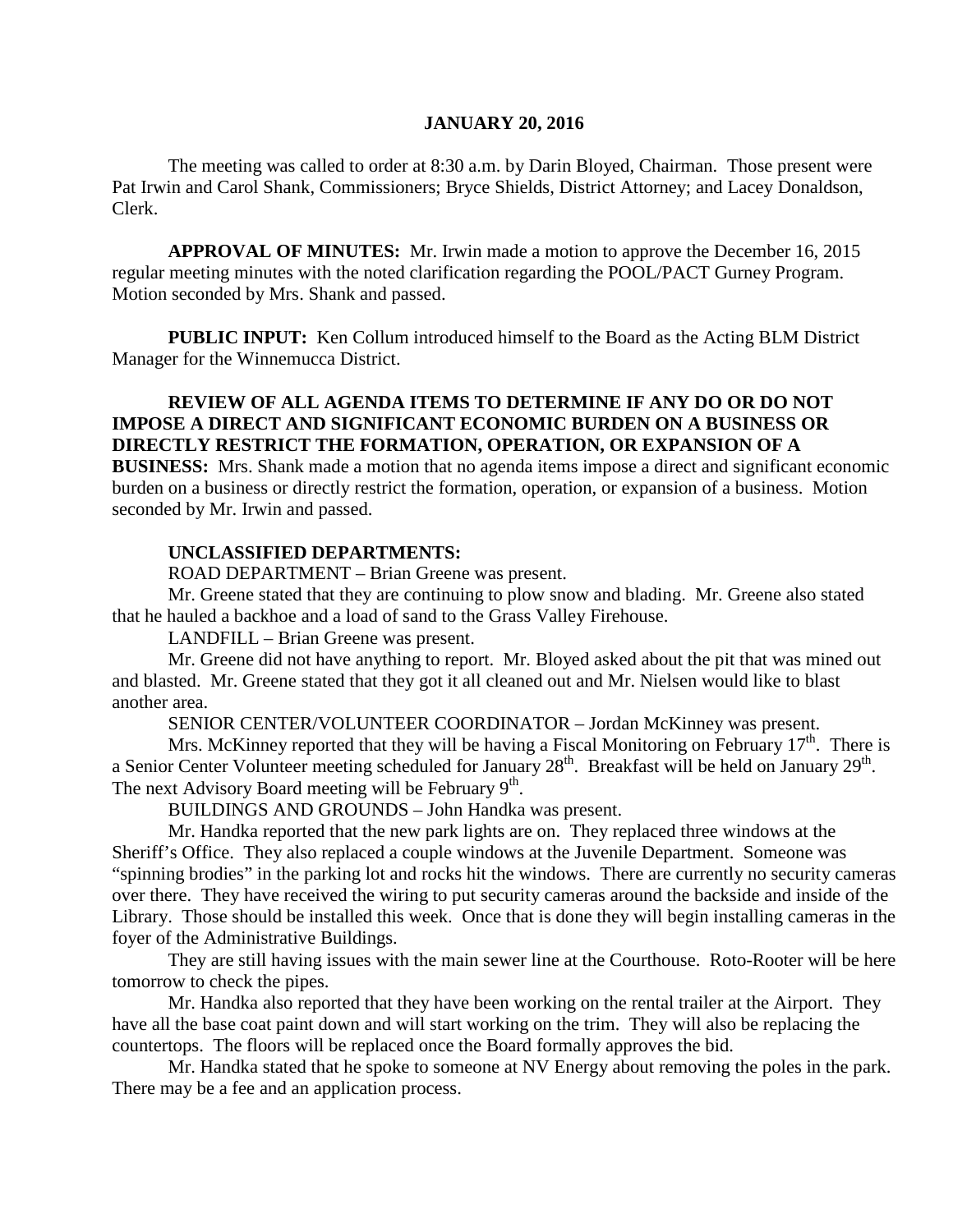Mr. Bloyed asked about the bathroom in Justice Court. Mr. Handka stated that everything has been replaced, but there is still a leak. Mr. Bloyed stated that if they cannot fix it someone else needs to be called.

Mrs. Shank asked about the progress on the building in Unionville. Mr. Irwin stated that they haven't started yet.

*Request to go to bid for Courthouse flooring. Derby Field Airport Terminal Building flooring and caretaker home flooring:* It was noted that the Airport Building flooring is under the bid threshold and was already approved. The caretaker home flooring doesn't need to go to bid either.

*Approval for the Mustang 5K Run to use the Courthouse Park June 4, 2016:* Mrs. Shank made a motion to approve the request allowing use of the Courthouse Park June 4, 2016 for the Mustang 5K Run with the stipulation that Pershing County is listed as an additional insured on their insurance. Motion seconded by Mr. Irwin and passed.

COOPERATIVE AG EXTENSION – Steve Foster was present.

Mr. Foster reported that he is still working with Mrs. Lusby-Angvick on the Business Retention and Expansion Surveys. The data has been analyzed and Mr. Foster will write up a final report. Mr. Foster also stated that he finished his knapweed study and it will go for peer review this month.

Mr. Foster spoke about a new shared position the University established with Ag Extension. This position will be working on the Drought Monitoring Map and differentiating between range land drought and hydrological drought.

Mr. Foster also reported that he volunteered to be the State Coordinator for the Western SARE (Sustainable Ag Resource and Education Program) Program. In December, Mr. Foster hosted a Risk Management Webinar on "Preparing your farm to successfully manage risk". The Cattlemen's Update finished up last week. The Radon Program is still going on and you can pick up free tests until February 29<sup>th</sup>. There is also an upcoming webinar on "Facts about gypsum".

Mr. Foster also reported that he attended the Nevada Cattlemen's Conference, the Western Alfalfa Conference, and the Nevada Farm Bureau Conference. Upcoming meetings he will attend are the Big Meadow Conservation District's Annual Meeting on the 9<sup>th</sup>, the Nevada Seed Grower's Council meeting tomorrow, and a Pershing County Economic Development Authority meeting tomorrow.

In 4-H news, enrollment and project registration is going on now. Mrs. Malay is working on making that process electronic. The Livestock Judging will be held in March and the Livestock Show will be in May.

There is a Statewide Pesticide Safety meeting on February  $9<sup>th</sup>$  through interactive video. Mr. Foster will be attending the Western Resource Beef Committee meetings in Salt Lake February 29<sup>th</sup> -March  $2<sup>nd</sup>$ . There will be a local Pesticide Applicator training on March  $8<sup>th</sup>$ . Mr. Foster also stated that he would be doing a four week interactive video session called "Grow Your Own Horticulture" as well.

Mr. Foster also gave the Board a copy of his current budget and his annual evaluation.

COMMUNITY CENTER/ECONOMIC DEVELOPMENT – Mrs. Lusby-Angvick was not present.

*Request for approval to go to bid for kitchen remodel:* The Board did not have any information so this item will be placed on the next agenda.

FIRE/AMBULANCE DEPARTMENTS –

*AMBULANCE REPORT:* Chief Ayoob was present.

*Request to purchase a power-load fastener system for the new ambulance:* POOL/PACT has made \$150,000 available to applicants for Stryker Grant Funds to purchase power load gurneys. There is a 50% match required. Chief Ayoob is asking that the Commission approve up to \$14,000 to cover the grant match and installation of the gurney.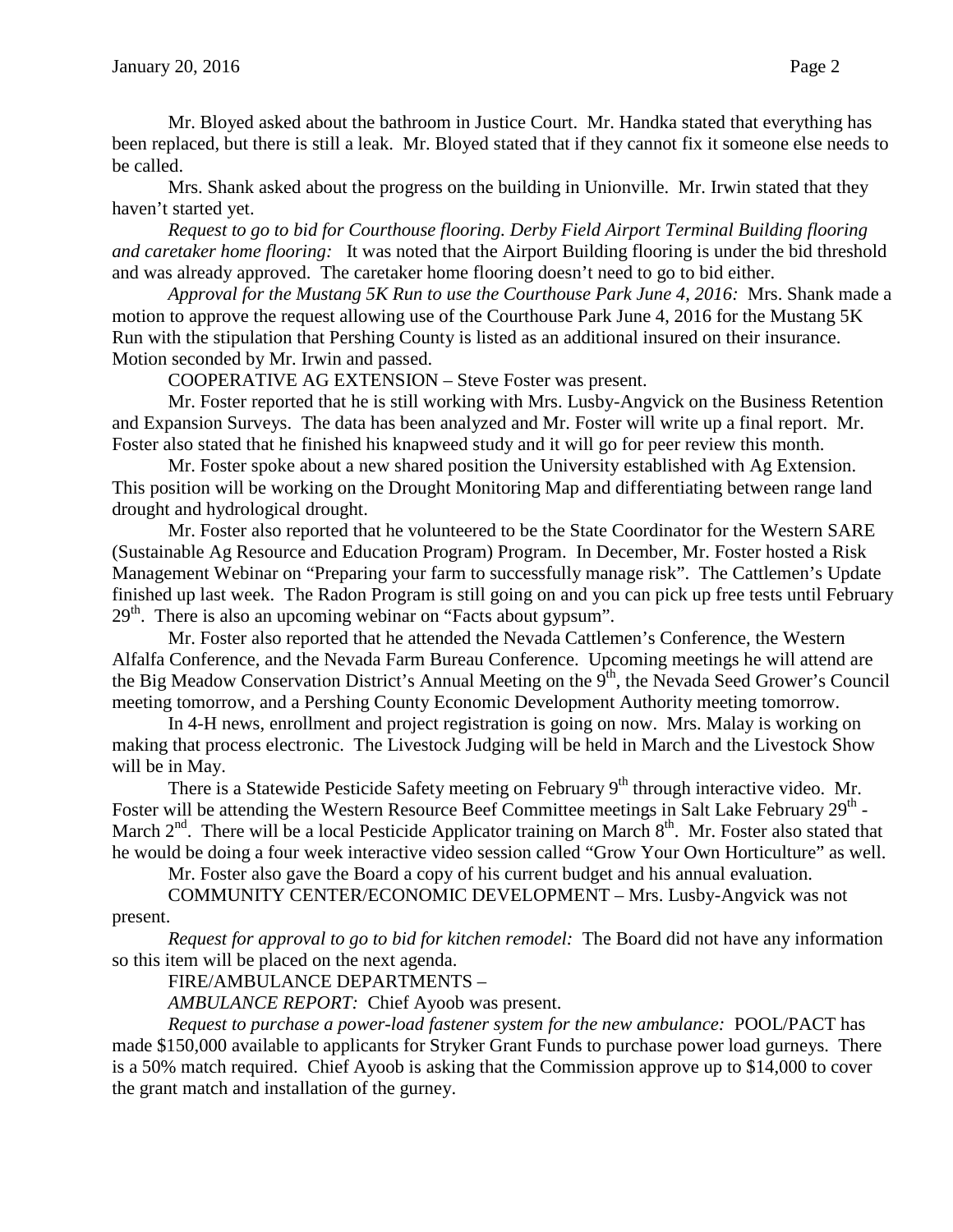Mrs. Shank asked about the ambulance that the motor was replaced in. Chief Ayoob stated that it is back in service and running well. Since it is under warranty, this is the unit they are using for transfers.

Mrs. Childs stated that the revenue for the Ambulance Department has increased and she can augment the budget in June if needed.

Mr. Irwin made a motion to approve the installation of a power-load fastener system for Ambulance #901 with the cost to the County not to exceed \$14,000 and applying for the balance of the funds through POOL/PACT to be a 50/50 split. Motion seconded by Mrs. Shank and passed.

*Approval of National Business Factors, Inc. Collection Service Agreement:* Mr. Shields has reviewed the agreement and did not have any issues.

Mrs. Shank made a motion to approve the National Business Factors, Inc. Collection Service Agreement for collection of our unpaid Ambulance billings. Motion seconded by Mr. Irwin and passed.

*LOVELOCK FIRE DEPARTMENT:* Chief Ayoob reported that they are starting a Firefighter I and a Firefighter II class. They are going to put 6 people through at a time. Part of the training is online, but they will also be doing in-house training as well.

Mrs. Shank asked about the Hazmat Response trailer. Chief Ayoob stated that they would inventory it one more time and then will work with Brian Greene to move it to the Road Department yard.

*RYE PATCH FIRE DEPARTMENT:* Tom Helms was present.

Mr. Helms stated that they are starting a Firefighter I program as well.

*APPROVAL OF 2016 FEMA ASSISTANCE TO FIREFIGHTERS GRANT (AFG):* Mr. Helms stated that this is actually two grant applications. One grant is for PPE (Personal Protective Equipment) and they are applying for funds to purchase SCBAs (self-contained breathing apparatus) for all the departments. The second is for equipment and they would like the funds to purchase new ladders. There is a 5% grant match required.

Mr. Irwin made a motion to approve the submittal of the AFG grant applications as written with a 5% County match to be budgeted in FY16-17 with a copy of the final grant application given to the Board. Motion seconded by Mrs. Shank and passed.

*APPROVAL OF TRANSFER OR PURCHASE OF WATER TENDER TO ROAD DEPARTMENT:*  Mr. Bloyed stated that he spoke with Mr. Greene about using RTC (Regional Transportation Commission) money, but it can't be used for equipment. He would recommend transferring the truck to the County. It will be left intact and can be used by the Fire Department when needed.

Mr. Irwin made a motion to approve the transfer of the water tender from the Lovelock Fire Department to the Road Department. Motion seconded by Mrs. Shank and passed.

LEPC – Mrs. Shank stated they had a meeting on January 7, 2016. They will be meeting again this Friday to go over the After-Action report on the roundtable.

# **ELECTED DEPARTMENTS:**

LACEY DONALDSON, CLERK-TREASURER – Mrs. Donaldson stated that she is leaving after today's meeting to attend a three day Election Conference with the Secretary of State's office in Reno.

 *Approval of corrections/changes to the Tax Roll:* Two corrections were submitted as follows: APN #007-471-44, Phillip Schmith, Correction to Assessed Value

APN #001-171-02, Louis Ryle, Adjustment to Landfill Assessment

Mr. Irwin made a motion to approve the correction to the Tax Roll as presented. Motion seconded by Mrs. Shank and passed.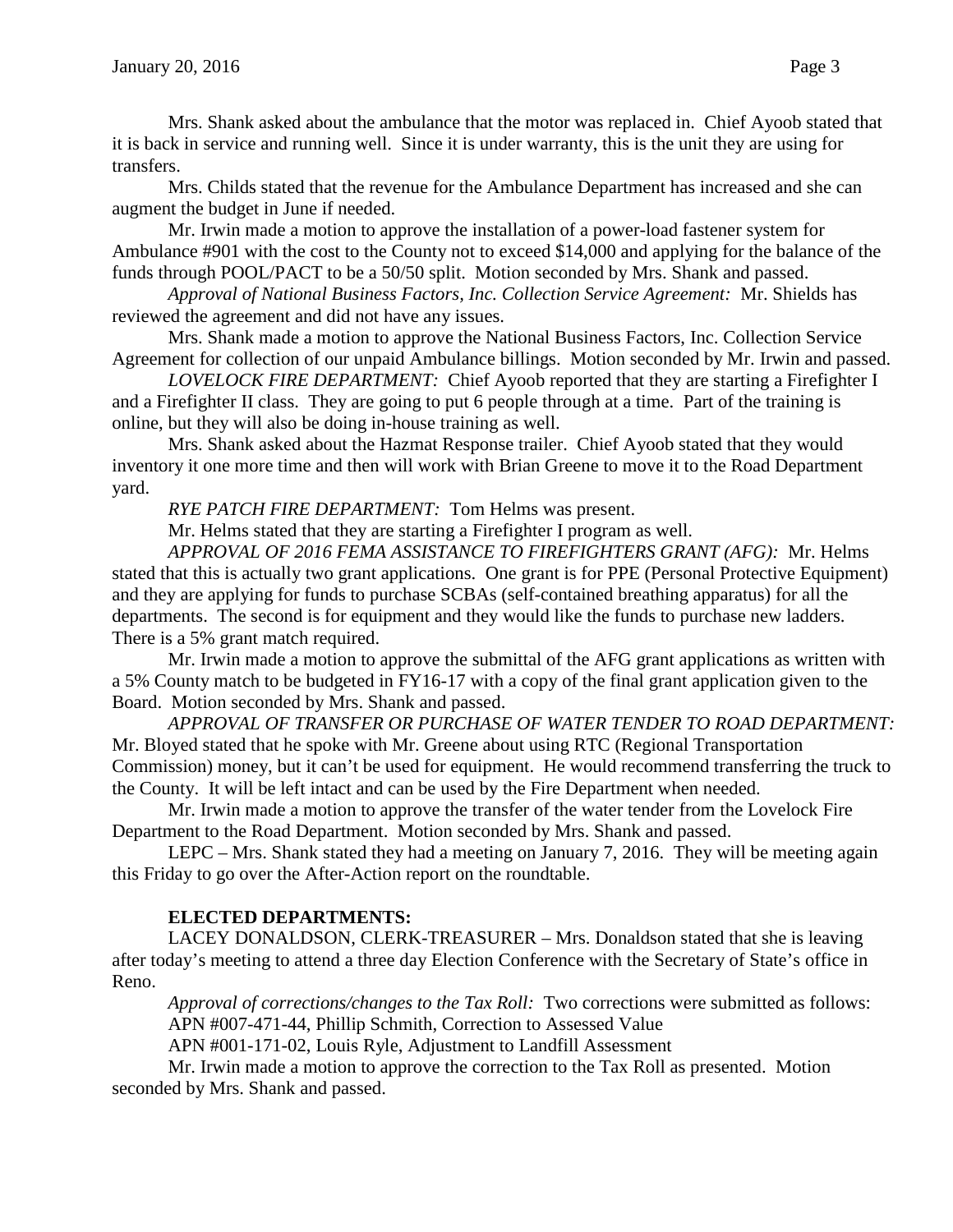*Acceptance of transfer of vehicles for Juvenile Department:* The following vehicles have been transferred to Pershing County, 11<sup>th</sup> Judicial District Court Juvenile Department from Humboldt County, 6<sup>th</sup> Judicial District Court Juvenile Department:

| 2005 Ford Taurus         | VIN#1FAFP53U65A181369  |
|--------------------------|------------------------|
| 2006 Buick LaCrosse      | VIN#2G4WC552X61136511  |
| 2008 Pontiac G8          | VIN# 6G2ER57778L129530 |
| 2011 Ford 250 Super Duty | VIN#1FT7W2A6XBEB76281  |
| 2010 Toyota Camry        | VIN#4T1BF3EK4AU106170  |
| 2012 Ford F-250          | VIN#1FT7W2A63CEA71499  |
| 2011 Ford Taurus         | VIN#1FAHP2JW0BG128171  |
|                          |                        |

It was noted that the costs to license, register, and insure these vehicles was not budgeted.

Mrs. Shank made a motion to approve the transfer of the above referenced vehicles from Humboldt County to Pershing County for the Juvenile Department. Motion seconded by Mr. Irwin and passed.

#### **GRASS VALLEY ADVISORY BOARD:** Annette Stripe was present.

Mrs. Stripe stated that they have a meeting Monday. They are going to discuss the calendar of events for the upcoming year. They would like to set up a Town Hall for March. They have also been speaking with Pershing General Hospital about organizing a flu shot clinic. They may also provide sports physicals for students.

Mrs. Stripe also stated that they have Radon test kits available and will distribute them at the meeting Monday. She also stated that the Republican Caucus will be held at the Community Center on February 23<sup>rd</sup> for Precinct 6 voters.

### **ELECTED DEPARTMENTS, CONT.D:**

RENE CHILDS, RECORDER-AUDITOR – Mrs. Childs gave the Board a copy of the publication that will be in the paper regarding quarterly receipts and expenditures.

Mrs. Childs reported that she has put the email solution for the Department Heads on hold as there was an issue during set-up. Mrs. Childs will work with ADS and try to find a better solution.

*Amendment to the WIC grant for additional funding and responsibilities to now include Lander County, from \$30,000 to \$50,000 to be funded by the State of Nevada:* Mrs. Childs stated that Melissa Sloan had planned on being here today, but had a family emergency. The State closed the Lander County WIC office due to mis-management and approached Mrs. Sloan about overseeing it. Mrs. Sloan has agreed.

Mrs. Shank made a motion to approve the amendment to the WIC grant for additional funding and responsibilities to now include Lander County, with \$30,000 to \$50,000 to be funded by the State of Nevada. Motion seconded by Mr. Irwin and passed.

*Set Budget Hearing Dates:* Mrs. Childs stated that the workshops aren't usually held until the later part of March as the State doesn't release any revenue figures until approximately March  $20<sup>th</sup>$ . We can hold them anytime and Mrs. Childs will estimate the revenues as best she can. Mr. Bloyed suggested March  $2<sup>nd</sup>$ ,  $3<sup>rd</sup>$  and  $4<sup>th</sup>$ . Mr. Irwin and Mrs. Shank were ok with those dates as well.

LAURI CERINI-JONES, ASSESSOR – Mrs. Cerini-Jones stated that she, Mrs. Donaldson, Mr. Shields and the County Board of Equalization members have been invited to attend a training in Humboldt County on January  $26<sup>th</sup>$ . Mr. Johnson, Humboldt County Assessor, will also be working with Mrs. Cerini-Jones and the White Pine Assessor regarding land values the following two days.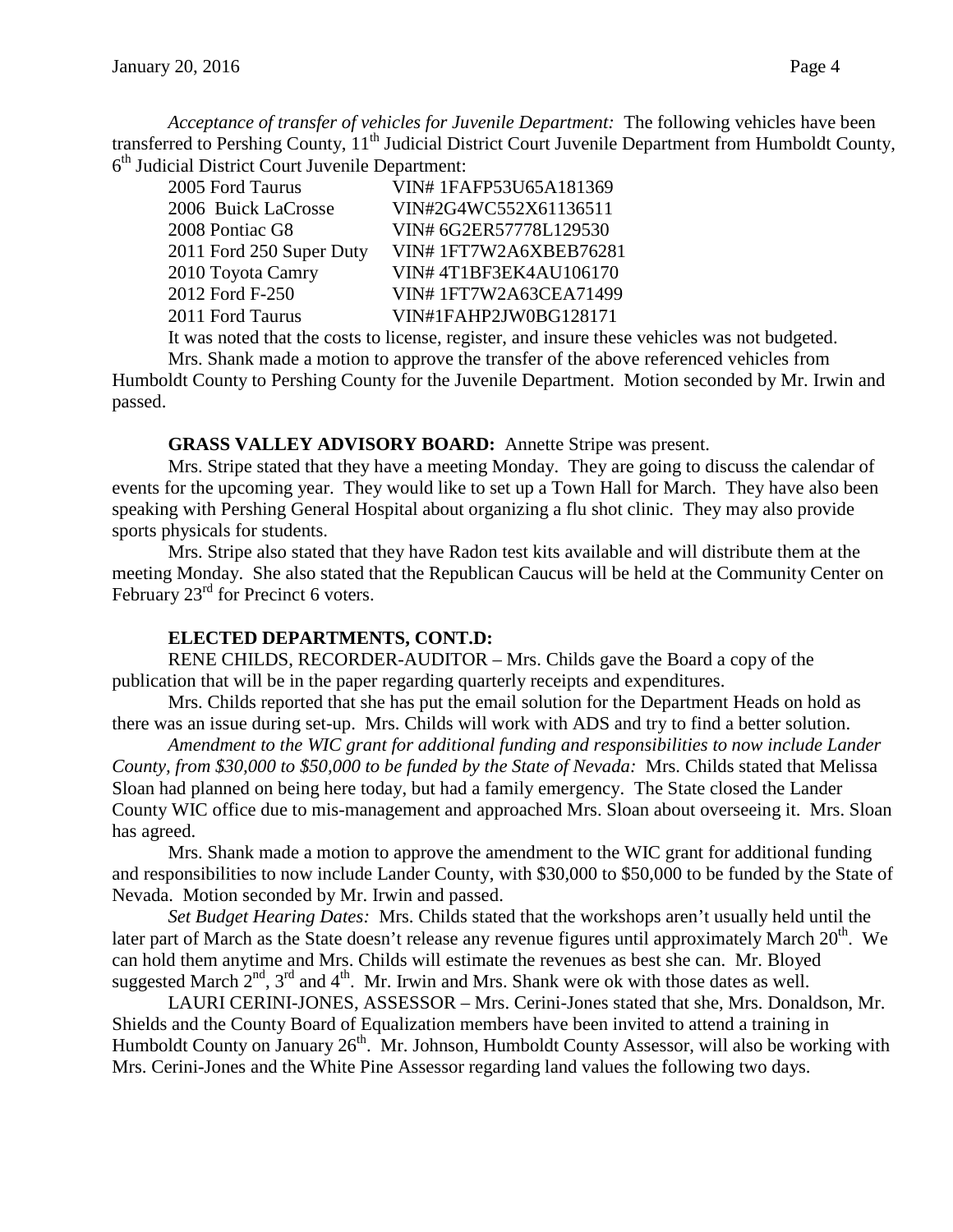Mrs. Cerini-Jones informed the Board that she received 5 appeals for the County Board of Equalization. The deadline to file appeals was January  $15<sup>th</sup>$ .

**PUBLIC HEARING ON PROPOSED ORDINANCE #319 AMENDING CHAPTER 2.28, ENTITLED PERSHING COUNTY CEMETERIES, OF TITLE 2 OF THE PERSHING COUNTY CODE BY DEEMING THE PURPOSE OF THE CEMETERY RULES AND REGULATIONS; PROVIDING FOR RESIDENCY REQUIREMENTS; PROVIDING FOR LANDSCAPING AND MAINTENANCE; OPENING AND CLOSING TIMES; PROVIDING FOR PLOT REQUIREMENTS, RESERVATIONS, AND FEES; AND OTHER MATTERS PROPERLY RELATING THERETO:** Mr. Shields stated that he has made some changes and would like to start the process over as the Title to the Bill has changed.

**PUBLIC HEARING ON PROPOSED ORDINANCE #320, AMENDING CHAPTER 2.24 OF TITLE 2 OF THE PERSHING COUNTY CODE BY AMENDING PROVISIONS RELATING TO THE CHAPTER ENTITLED "LAW LIBRARY"; AMENDING PERSHING COUNTY CODE 2.24.010 ENTITLED "CREATED – REVENUE", PROVIDING FOR A CHANGE IN THE AMOUNT OF FEES COLLECTED ON VARIOUS CIVIL CASES AND PLEADINGS UPON WHICH THEY ARE COLLECTED; PROVIDING FOR THE PERSHING COUNTY CODE 2.24.020 ENTITLED "PURPOSE – EXEMPTIONS"; AMENDING PERSHING COUNTY CODE 2.24.030 ENTITLED "ADMINISTRATION", PROVIDING FOR CLARIFICATION THAT THE COUNTY COMMISSIONERS SET A YEARLY BUDGET FOR THE LAW LIBRARY; AMENDING PERSHING COUNTY CODE 2.24.040 ENTITLED "MAINTENANCE", PROVIDING THAT THE MONIES SET ASIDE IN THE BUDGET SHALL BE USED THROUGH THE NORMAL BUDGETING PROCESS UPON APPROVAL OF THE DISTRICT ATTORNEY OR DISTRICT COURT JUDGE; AND PROVIDING FOR OTHER MATTERS PROPERLY RELATED THERETO:** Mr. Bloyed stated that this is a Public Hearing and asked for any input from the public. There was none.

Mr. Irwin made a motion to adopt Ordinance #320, An Ordinance amending Chapter 2.24 of Title 2 of the Pershing County Code by amending provisions relating to the chapter entitled "Law Library"; amending Pershing County Code 2.24.010 entitled "Created – Revenue", providing for a change in the amount of fees collected on various civil cases and pleadings upon which they are collected; providing for the Pershing County Code 2.24.020 entitled "Purpose – Exemptions"; amending Pershing County Code 2.24.030 entitled "Administration", providing for clarification that the County Commissioners set a yearly budget for the Law Library; amending Pershing County Code 2.24.040 entitled "Maintenance", providing that the monies set aside in the budget shall be used through the normal budgeting process upon approval of the District Attorney or District Court Judge; and providing for other matters properly related thereto. Motion seconded by Mrs. Shank and passed unanimously.

**PROCLAMATIONS AND AWARDS:** Mr. Irwin is still working on the Proclamation for HGH (Humboldt General Hospital) and will have it for the next meeting. He would like it presented at the Firefighter's Ball February  $20<sup>th</sup>$ .

**BOARD APPOINTMENTS:** MUSEUM ADVISORY BOARD RESIGNATION – A letter was received from Darlene Vonsild resigning from her position on the Museum Board effective January 11, 2016.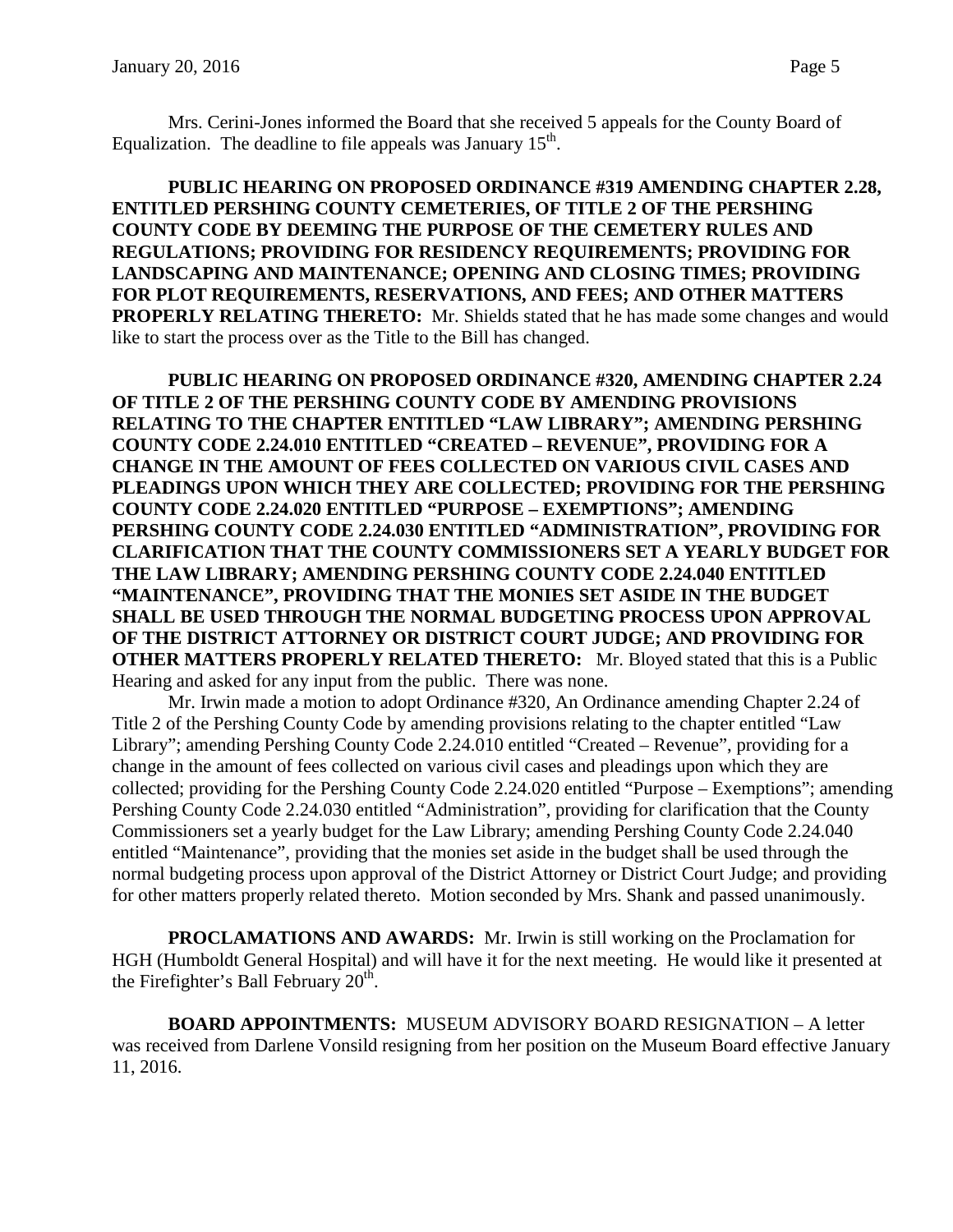Mrs. Shank made a motion to accept the resignation of Darlene Vonsild from the Museum Advisory Board. Motion seconded by Mr. Irwin and passed.

NATURAL RESOURCE ADVISORY COMMISSION, SEAT D, FARMING – A letter was received from Matthew Marvel asking to be reappointed to the Natural Resource Advisory Commission.

Mr. Irwin made a motion to reappoint Matthew Marvel to the Natural Resource Advisory Commission, Seat D, Farming with a term expiring December 31, 2019. Motion seconded by Mrs. Shank and passed.

### **PLANNING DEPARTMENT:** James Evans was present.

Mr. Evans stated that he did not have anything to report in regards to the Planning side of the office.

# **IMLAY WATER SYSTEM:** James Evans was present.

Mr. Evans stated he would be going out to check water residuals this afternoon. Mr. Irwin mentioned someone who is interested in our water and power utilities. He has given them Mr. Evans information so an assessment can be done.

# **BUILDING DEPARTMENT:** James Evans was present.

Mr. Evans stated that it has been steady. The Archival Storage Building has gone out to bid. There is a pre-bid walk-through on January  $27^{th}$ . Bids are due February  $10^{th}$  at 5:00 p.m. and will be opened on February 11<sup>th</sup>. They will come to the Commission on February 17<sup>th</sup> for review and award.

**CORRESPONDENCE:** There was no additional correspondence submitted for discussion.

**APPROVAL OF SPECIAL ASSESSMENT FOR THE BUENA VISTA GROUNDWATER BASIN FOR THE FISCAL YEAR JULY 1, 2016 TO JUNE 30, 2017 IN THE AMOUNT OF \$3,624.45:** Mrs. Shank made a motion to approve the Special Assessment for the Buena Vista Groundwater Basin for the Fiscal Year starting July 1, 2016 to June 30, 2017 in the amount of \$3,624.45. Motion seconded by Mr. Irwin and passed.

**DERBY FIELD AIRPORT:** APPROVAL OF AMENDMENT TO AGREEMENT BETWEEN PERSHING COUNTY AND THE FEDERAL AVIATION ADMINISTRATION (FAA) FOR THE PAPI/REIL FLIGHT INSPECTIONS INCREASING THE AMOUNT \$6,692.83 FOR A TOTAL OF \$15,058.89 TO BE REIMBURSED BY GRANT FUNDS – Mrs. Donaldson stated that the REILs were inadvertently left out of the first agreement and require an inspection as well.

Mr. Irwin made a motion to approve the amendment to the agreement between Pershing County and the FAA for the PAPI/REIL Flight Inspections increasing the amount \$6,692.83 for a total of \$15,058.89 to be reimbursed by grant funds. Motion seconded by Mrs. Shank and passed.

**CONWAY COMMUNICATIONS:** PROPOSAL FOR NEW TELEPHONE SYSTEM FOR PERSHING COUNTY – Mr. Irwin had Conway Communications prepare a proposal to install a new phone system in the Courthouse, Sheriff's Department and the Hospital. If we replace all three systems they are willing to offer a discount, but they are not willing to put the amount of the discount on record at this time. It was noted that the City and the School District may be interested as well. This item will be put on a future agenda for further consideration.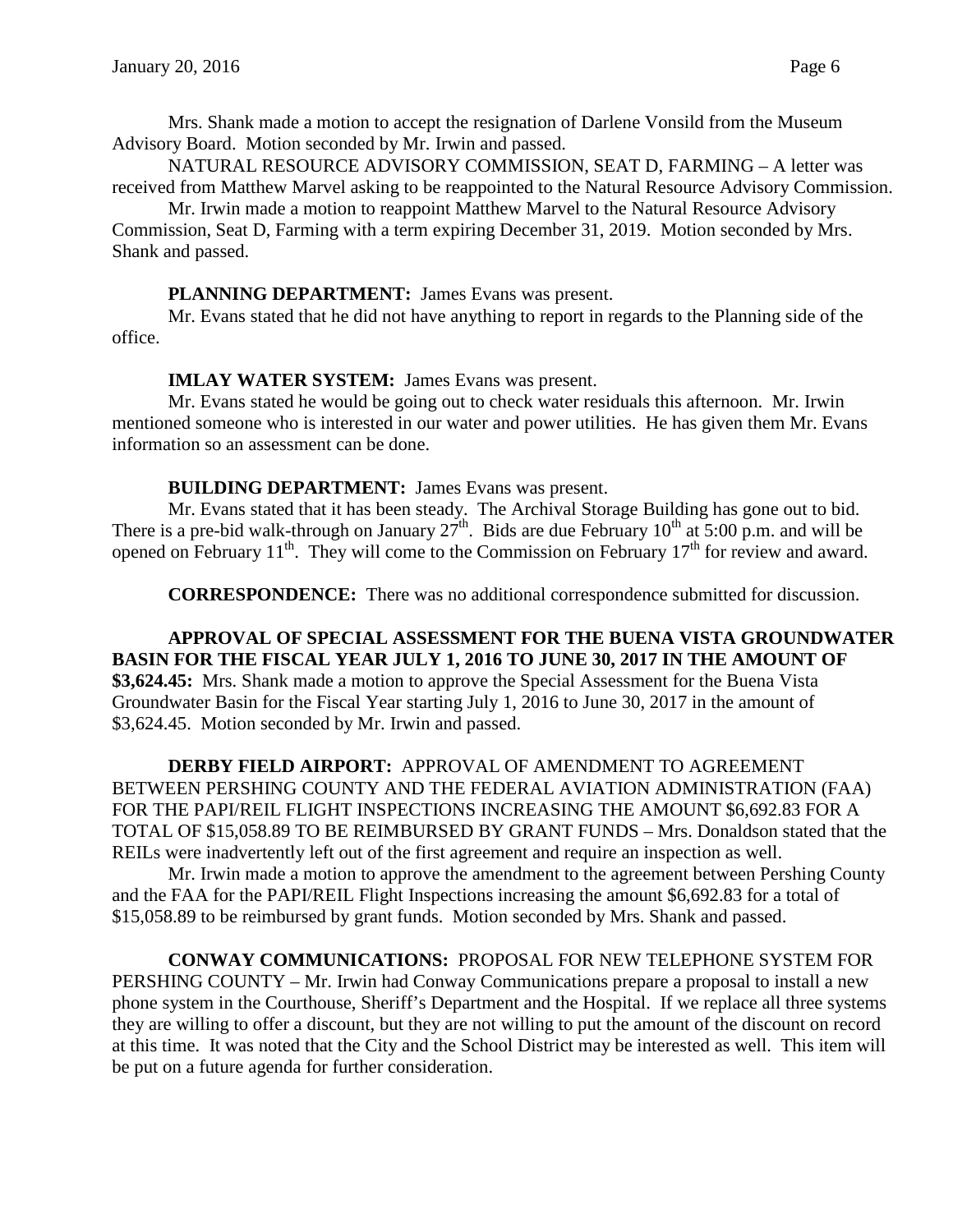**VOUCHERS:** Sheriff Allen was asked about a voucher for vehicle decals. Sheriff Allen stated that part of the billing was for Burning Man and part of it was for regular County vehicles. The account numbers will be corrected.

Sheriff Allen was also asked about a reimbursement to one of his officers for their cell phone. It was noted that the phone was lost while assisting in a traffic stop. Mr. Irwin asked if all the officers are using their personal cell phones. Sheriff Allen stated that they are. This is not something that is budgeted for. Mr. Bloyed suggested that if employees are using their personal phone that they be required to have insurance and then the County would pay the deductible.

Mr. Irwin made a motion to reimburse the deputy the maximum amount allowed under the Pershing County Law Enforcement Employees Association Contract, which is \$200.00. Motion seconded by Mrs. Shank and passed.

Mrs. Shank made a motion to approve the remaining vouchers as submitted with the correction of the account numbers on the voucher for Vendor #323. Motion seconded by Mr. Irwin and passed.

**JERRY ALLEN, SHERIFF:** Sheriff Allen stated that Deputy Reid will be starting POST on Monday. Graduation is May 12, 2016.

Mrs. Shank asked if the final After Action Report for the 2015 Burning Man event was available. Sheriff Allen gave the Board a copy of the amendment.

**SH ARCHITECTURE:** UPDATE ON PERSHING COUNTY LAW ENFORCEMENT CENTER PROJECT; APPROVAL TO PROCEED WITH USDA LOAN APPLICATION – Sheriff Allen gave the Board a copy of the cost estimate provided by SH Architecture. The estimated cost is nearly \$10 million. Sheriff Allen stated that quote is short about \$600,000 as it doesn't include the new dispatch console.

The trailer that houses all the 911 equipment was also discussed. It will have to be moved during construction.

The Board is going to hold off on proceeding with the USDA Loan Application until they get into budgets.

**REPORT FROM ADMINISTRATIVE ASSISTANT:** No report was given as Mrs. Wesner was not present.

**REPORT FROM LEGAL COUNSEL:** There was no report.

# **MATTERS OF THE BOARD FOR DISCUSSION, BOARD MEMBER REPORTS,**

**BOARD LIAISON REPORTS:** Mrs. Shank stated that Mrs. Wesner was asked to put a note on the office door, change the office recording and notify the department heads when she is going to be gone and this is not being done.

Mrs. Shank also mentioned the Code Enforcement position and the Planning & Building Department's budget. This will be discussed further during budget workshops.

Mrs. Shank also asked about the EMS Evaluation. Mr. Irwin stated that it is tomorrow. Mrs. Shank asked how it is being paid for. Mr. Irwin stated that it is paid for through the Flex Grant. The Hazmat trailer was discussed. Mr. Bloyed stated that the Commission needs to designate who is responsible for it and require quarterly inspections. He also felt LEPC should be responsible.

Mrs. Shank attended the Pershing Health Care Foundation meeting. They would like the County to consider allocating an amount for the Foundation during budgets. Mr. Shields will look into whether